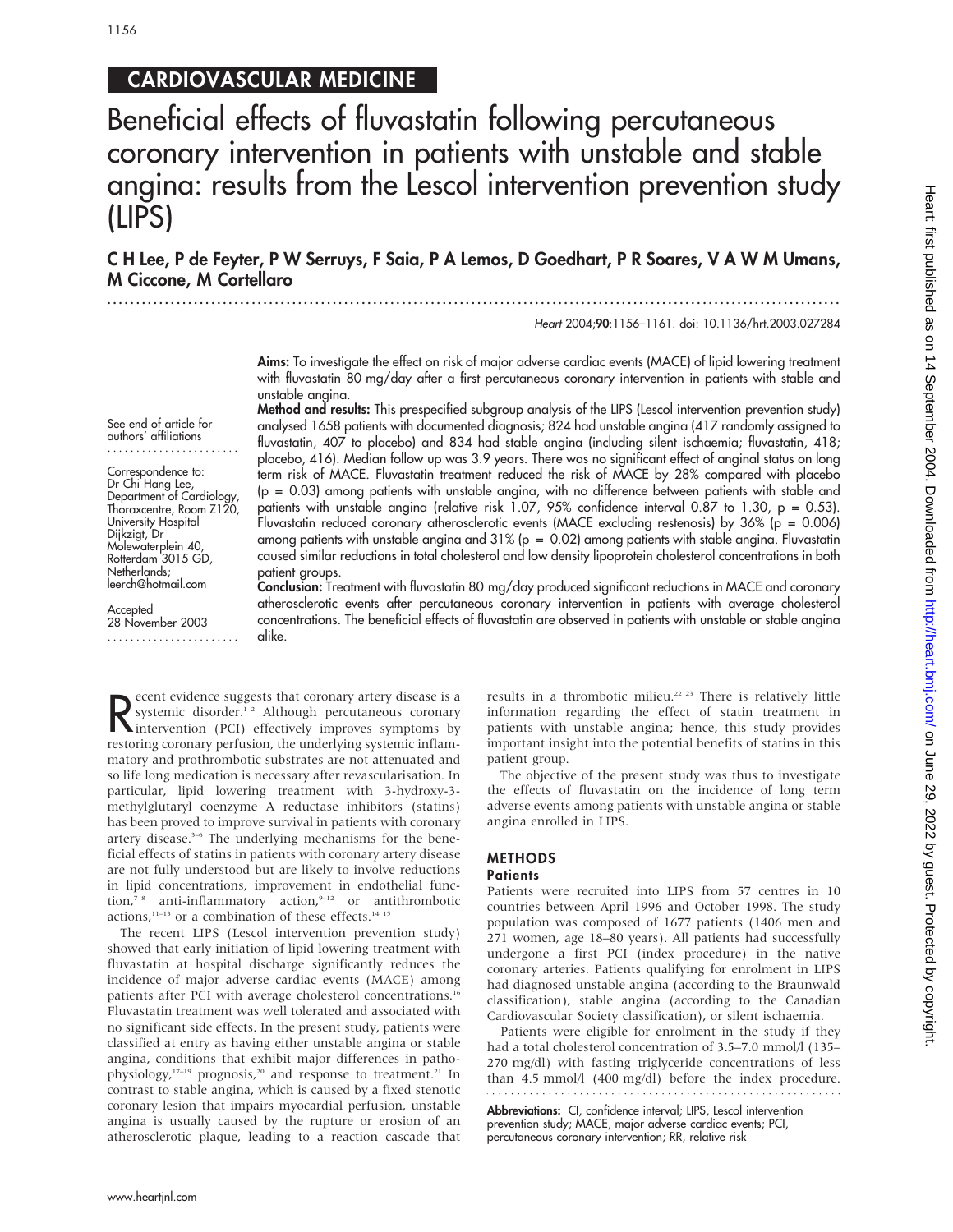Exclusion criteria were sustained systolic blood pressure  $>$  180 mm Hg and diastolic blood pressure  $>$  100 mm Hg despite drug treatment; left ventricular ejection fraction , 30%; a history of previous PCI or CABG, severe valvar disease, idiopathic cardiomyopathy, or congenital heart disease; severe renal dysfunction (defined as serum creatinine concentration  $> 160 \text{ }\mu\text{mol}/l$  (1.8 mg/dl)); obesity (defined as a body mass index  $> 35$  kg/m<sup>2</sup>); or the presence of malignant or other disease with a life expectancy of less than four years.

All patients provided informed written consent and the ethics committee at each participating centre approved the trial.

### Study design

After inclusion, patients were randomly assigned to receive either fluvastatin 40 mg twice daily (Lescol, Novartis Pharma AG, Basel, Switzerland) or matching placebo for a period of at least three years and no longer than four years. The study design of LIPS has been described in more detail elsewhere.<sup>24</sup>

#### End points

The primary end point was MACE, defined as cardiac death, non-fatal myocardial infarction, or repeat intervention procedure. Prespecified secondary end points were MACE excluding repeat intervention procedures occurring in the first six months for lesions treated at the index procedure (MACE without restenosis or coronary atherosclerotic events) and cardiac death/non-fatal myocardial infarction. Secondary end points also included treatment effects on measured lipid concentrations throughout the trial, as well as the safety and tolerability of fluvastatin. Details and results of the main trial have been provided elsewhere.<sup>16</sup>

Laboratory measures, including serum total cholesterol, low density lipoprotein cholesterol, high density lipoprotein cholesterol, and fasting triglyceride concentrations, were determined from fasting blood samples and assessed at a central laboratory (Analytico Medinet, Breda, the Netherlands). Laboratory values were measured at baseline, at a clinical visit six weeks after discharge, and at six month intervals thereafter until the conclusion of the study. Study personnel and patients were not informed of the lipid results.

#### Statistical analysis

All analyses were carried out on an intention to treat basis. Continuous variables are expressed as mean (SD) and were compared by Student's unpaired t test. Wilcoxon scores were used for categorical variables with an ordinal scale. Discrete variables are expressed as counts and percentages and were compared in terms of relative risks (RR) (for unstable angina compared with stable angina) with 95% confidence interval (CI). All statistical tests were two tailed. Event-free survival distribution was estimated according to the Kaplan-Meier method. MACE-free survival time was tested with the log rank test. Patients lost to follow up were considered at risk until the date of last contact, at which point they were censored. The Cox proportional hazards model and the Cochran-Mantel-Haenszel test were used to assess risk reduction and to compare the incidences of the primary and secondary clinical end points, respectively. The treatment by anginal status interaction was calculated in a multivariate approach with treatment, anginal stability, and an interaction factor specifying the simultaneous presence or absence of both previous factors in the model. This enabled us to calculate the fluvastatin effect in patients with stable angina separate from the same effect in patients with unstable angina, as well as to calculate the anginal status effect in the patients given placebo and those given fluvastatin.

The lipid profiles were analysed in an analysis of covariance model incorporating the baseline (at visit 1) as covariate, adding the factors treatment, visit number (visits  $>$  1), and subgroup with all possible interaction terms.

## RESULTS

## Patient characteristics

Of the 1677 patients enrolled in LIPS, data regarding qualifying diagnosis were complete for 1658 (98.9%) patients. These patients were classed as having either unstable angina (total, 824; fluvastatin, 417; placebo, 407) or stable angina (total, 834; fluvastatin, 418; placebo, 416). Patients with silent ischaemia were included in the stable angina group.

Table 1 shows baseline characteristics (demographic and angiographic). There were no notable differences in the baseline and procedural characteristics between the groups. The left anterior descending artery was the affected vessel in a larger proportion of patients with unstable angina than in the stable angina group. The unstable angina group also had a higher incidence of American Heart Association classification type B2 lesions and stent implantation. In contrast, patients with diagnosed stable angina had a higher incidence of American Heart Association classification type C lesions and balloon angioplasty. In the unstable angina group, patients randomly assigned to fluvastatin had a higher incidence of diabetes mellitus and a lower incidence of previous stroke than did patients randomly assigned to placebo. Overall, patients randomly assigned to fluvastatin or placebo in the stable angina group were well matched.

The median time between index PCI and randomisation was two days in both groups (range 0–22 days in the unstable angina group and 0–21 days in the stable angina group). The median time from index PCI to initiation of study medication was also two days. The median follow up was 3.9 years in both groups.

Up to the time of the first MACE or completion of follow up among patients without MACE, 17.6% (unstable angina group) and 17.5% (stable angina group) of patients were taking the study treatment regimen less than 80% of the time and were not taking other lipid lowering drugs. It is worth noting that 16.9% of patients in the unstable angina group and 17.6% of patients in the stable angina group were taking other lipid lowering drugs (generally other statins).

The proportion of patients taking other cardiovascular drugs during the course of the study was similar between the groups. Concurrent treatments included aspirin,  $\beta$  blockers, calcium antagonists, nitrates, angiotensin converting enzyme inhibitors, and diuretics.

#### Long term risk of unstable versus stable angina after **PCI**

Among patients randomly assigned to placebo, the overall incidence of MACE was similar in patients with unstable angina (27.3%) and patients with stable angina (26.2%) (RR 0.88, 95% CI 0.66 to 1.17,  $p = 0.37$ ). The overall incidence of MACE in the two angina categories was also similar in patients randomly assigned to receive fluvastatin (unstable versus stable angina 20.9% v 22.3%, RR 1.0, 95% CI 0.73 to 1.37,  $p = 1.0$ ). Overall, there was no significant effect of anginal status on long term risk of MACE (RR 0.94, 95% CI 0.75 to 1.17,  $p = 0.56$ ). Similarly, there was no significant difference in risk between patients with unstable angina and those with stable angina in other end points, including cardiac death/non-fatal MI or coronary atherosclerotic events (MACE without restenosis).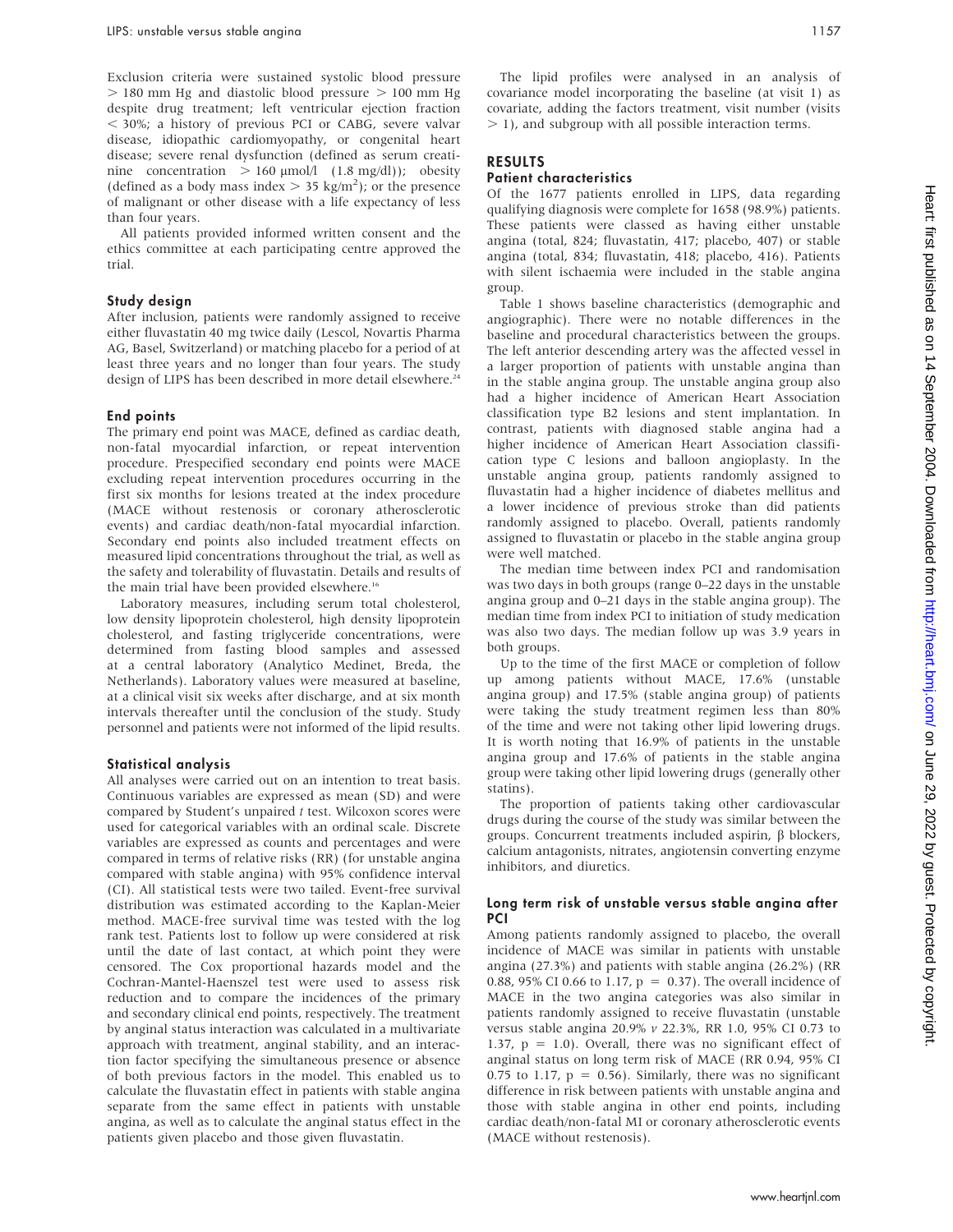|                                      | Unstable angina                   |                        | Stable angina                     |                        |  |
|--------------------------------------|-----------------------------------|------------------------|-----------------------------------|------------------------|--|
|                                      | <b>Fluvastatin</b><br>$(n = 417)$ | Placebo<br>$(n = 407)$ | <b>Fluvastatin</b><br>$(n = 418)$ | Placebo<br>$(n = 416)$ |  |
| Age (years)                          | 60.7 (10.2)                       | 60.2 (9.9)             | 59.5 (10.0)                       | 59.8 (9.8)             |  |
| Men                                  | 344 (82.5%)                       | 336 (82.6%)            | 360 (86.1%)                       | 350 (84.1%)            |  |
| BMI $(kq/m^2)$                       | 26.9                              | 26.3                   | 26.5                              | 26.5                   |  |
| Risk factors                         |                                   |                        |                                   |                        |  |
| Smoking (previous and current)       | 303 (72.7%)                       | 297 (73.0%)            | 293 (70.1%)                       | 288 (69.2%)            |  |
| <b>Diabetes</b>                      | 65 (15.6%)                        | 34 (8.4%)              | 55 (13.2%)                        | 48 (11.5%)             |  |
| Hypertension                         | 157 (37.6%)                       | 158 (38.8%)            | 169 (40.4%)                       | 157 (37.7%)            |  |
| Family history of IHD                | 113 (27.4%)                       | 119 (29.3%)            | 125 (30.0%)                       | 131 (31.7%)            |  |
| Previous MI                          | 184 (44.1%)                       | 172 (42.3%)            | 179 (42.8%)                       | 192 (46.2%)            |  |
| Previous stroke                      | 10(2.4%)                          | 21 (5.2%)              | 7(1.7%)                           | 6(1.4%)                |  |
| Multivessel disease                  | 148 (35.5%)                       | 138 (339%)             | 170 (40.7%)                       | 149 (35.8%)            |  |
| Braunwald classification             |                                   |                        |                                   |                        |  |
| <b>IB</b>                            | 53 (12.7%)                        | 49 (12.0%)             | <b>NA</b>                         | <b>NA</b>              |  |
| IIB                                  | 186 (44.6%)                       | 195 (47.9%)            | NA.                               | NA                     |  |
| <b>IIIB</b>                          | 82 (19.7%)                        | 79 (19.4%)             | <b>NA</b>                         | <b>NA</b>              |  |
| IC                                   | 11(2.6%)                          | 10(2.5%)               | <b>NA</b>                         | NA.                    |  |
| IIC                                  | 49 (11.8%)                        | 34 (8.4%)              | <b>NA</b>                         | <b>NA</b>              |  |
| <b>IIIC</b>                          | 36 (8.6%)                         | 40 (9.8%)              | <b>NA</b>                         | NA                     |  |
| CCS classification (%)               |                                   |                        |                                   |                        |  |
| $\mathsf{I}$                         | <b>NA</b>                         | <b>NA</b>              | 44 (10.5%)                        | 45 (10.8%)             |  |
| $\mathsf{II}$                        | <b>NA</b>                         | <b>NA</b>              | 180 (43.1%)                       | 161 (38.7%)            |  |
| III                                  | <b>NA</b>                         | NA.                    | 99 (23.7%)                        | 101 (24.3%)            |  |
| IV                                   | <b>NA</b>                         | <b>NA</b>              | 23 (5.5%)                         | 18 (4.3%)              |  |
| Silent ischaemia                     | <b>NA</b>                         | NA                     | 72 (17.2%)                        | 91 (21.9%)             |  |
| Baseline lipid concentration (mmol/) |                                   |                        |                                   |                        |  |
| Total cholesterol                    | 5.17(0.81)                        | 5.16 (0.84)            | 5.19(0.80)                        | 5.17 (0.87)            |  |
| LDL cholesterol                      | 3.43(0.75)                        | 3.42(0.79)             | 3.40(0.76)                        | 3.42(0.80)             |  |
| HDL cholesterol                      | 0.95(0.28)                        | 0.95(0.26)             | 1.00(0.34)                        | 0.98(0.33)             |  |
| Triglycerides                        | 1.75(0.68)                        | 1.75(0.71)             | 1.75(0.87)                        | 1.71(0.73)             |  |
| Systolic BP (mm Hg)                  | 128                               | 127                    | 129                               | 130                    |  |
| Diastolic BP (mm Hg)                 | 74                                | 75                     | 76                                | 76                     |  |
| Ejection fraction (%)                | 62.0                              | 62.9                   | 62.7                              | 60.8                   |  |
| Lesion type (AHA class)              |                                   |                        |                                   |                        |  |
| A                                    | 20.3%                             | 18.6%                  | 19.4%                             | 20.1%                  |  |
| B <sub>1</sub>                       | 34.1%                             | 35.6%                  | 35.3%                             | 35.9%                  |  |
| B2                                   | 36.5%                             | 36.2%                  | 30.5%                             | 29.6%                  |  |
| $\mathsf{C}$                         | 9.1%                              | 9.6%                   | 14.8%                             | 14.4%                  |  |
| Type of PCI*                         |                                   |                        |                                   |                        |  |
| <b>Balloon only</b>                  | 37.6%                             | 38.7%                  | 46.0%                             | 44.8%                  |  |
| Stent                                | 61.7%                             | 58.8%                  | 50.9%                             | 52.3%                  |  |
| Others                               | 3.4%                              | 4.5%                   | 4.4%                              | 5.1%                   |  |

\*Percutaneous coronary intervention (PCI) categories are not mutually exclusive; hence, percentage values may not total 100%.

AHA, American Heart Association; BMI, body mass index; BP, blood pressure; CCS, Canadian Cardiovascular Society; HDL, high density lipoprotein; IHD, ischaemic heart disease; LDL, low density lipoprotein; MI, myocardial infarction; NA, not applicable.

# Effect of fluvastatin in unstable and stable angina after PCI

Table 2 shows the effect of fluvastatin on the time to first end point. In patients with unstable angina, fluvastatin treatment produced a significant risk reduction for MACE of 28%  $(p = 0.03)$ . The treatment-status interaction analysis showed that the effect of fluvastatin treatment did not differ significantly between patients with stable angina and patients with unstable angina (RR 1.07, 95% CI 0.87 to 1.30,  $p = 0.53$ ). The Kaplan-Meier curves for fluvastatin and placebo groups started to separate at around 1.5 years and the benefits of fluvastatin treatment appeared to increase with time (fig 1).

Table 2 shows the effects of fluvastatin on other prespecified cardiovascular outcomes and fig 1 compares these outcomes. In patients with unstable angina, fluvastatin treatment significantly lowered the risk of coronary atherosclerotic events (incidence  $23.1\%$  with placebo v 16.3%,  $RR = 0.64$ , 95% CI 0.46 to 0.88; p = 0.006) but not the risk of cardiac death/non-fatal myocardial infarction (incidence

|                                   | Unstable angina                 |                        |                       |         | Stable angina            |                        |                       |         |  |
|-----------------------------------|---------------------------------|------------------------|-----------------------|---------|--------------------------|------------------------|-----------------------|---------|--|
| End point                         | <b>Fluvastatin</b><br>$(n=417)$ | Placebo<br>$(n = 407)$ | <b>RR (95% CI)</b>    | p Value | Fluvastatin<br>$(n=418)$ | Placebo<br>$(n = 416)$ | <b>RR (95% CI)</b>    | p Value |  |
| <b>MACE</b> without<br>restenosis | 68 (16.3%)                      | 94 (23.1%)             | $0.64$ (0.46 to 0.88) | 0.006   | 66 (15.8%)               | 92 (22.1%)             | $0.69$ (0.50 to 0.95) | 0.02    |  |
| Cardiac death/non-<br>fatal MI    | 22(5.3%)                        | 35(8.6%)               | $0.60$ (0.34 to 1.03) | 0.06    | 20 (4.8%)                | 24 (5.8%)              | $0.85$ (0.46 to 1.55) | 0.59    |  |
| Time to first MACE                | <b>NA</b>                       | <b>NA</b>              | $0.72$ (0.47 to 0.90) | 0.03    | <b>NA</b>                | <b>NA</b>              | $0.80$ (0.60 to 1.07) | 0.13    |  |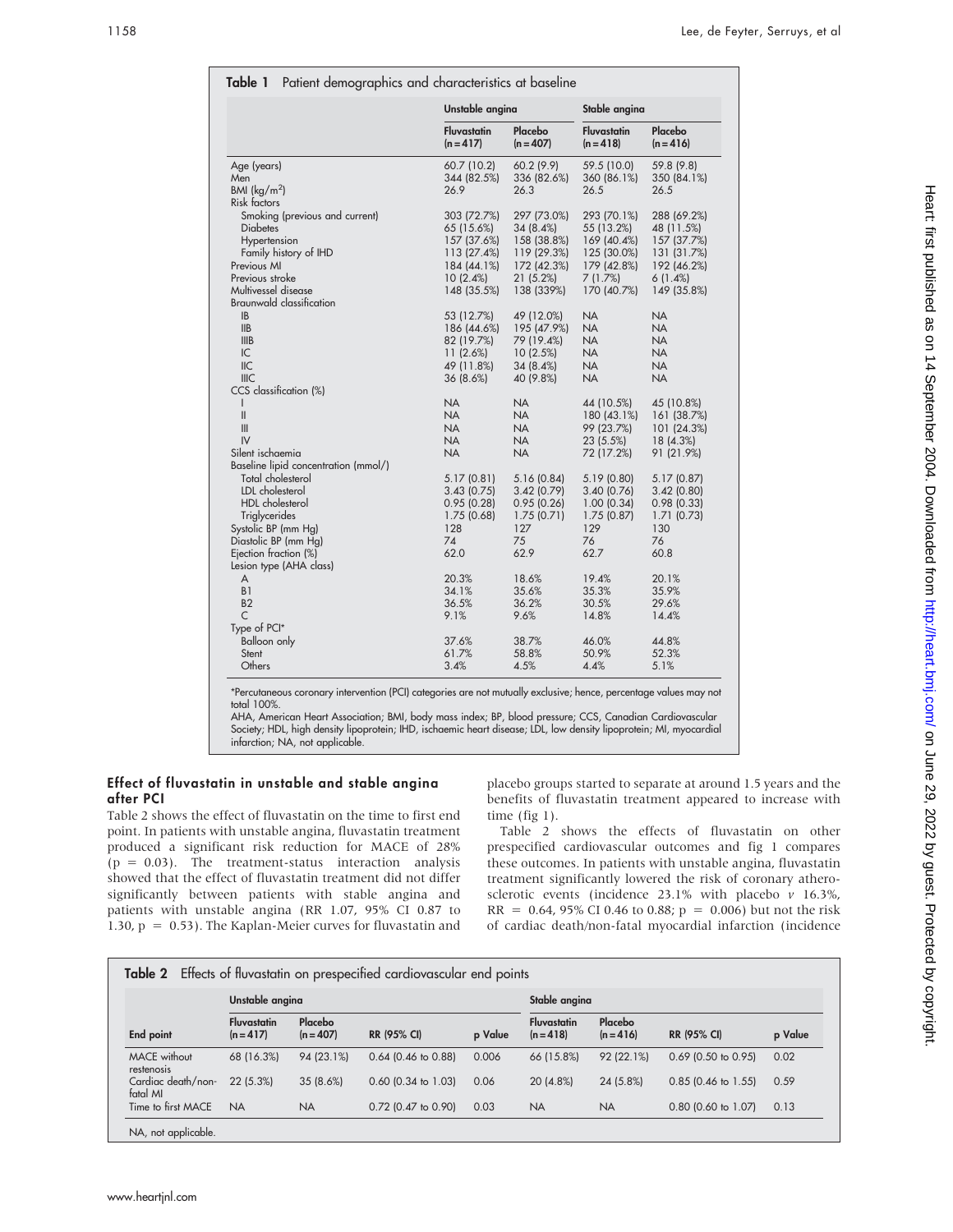8.6% with placebo  $v$  5.3%, RR = 0.60, 95% CI 0.34 to 1.05;  $p = 0.06$ ). Fluvastatin also significantly decreased the risk of coronary atherosclerotic events in patients with stable angina (incidence 22.1% with placebo  $v$  15.8%, RR = 0.69, 95% CI 0.50 to 0.95;  $p = 0.02$ ), although the reduction in cardiac death/non-fatal myocardial infarction was not significant (incidence 5.8% with placebo v 4.8%, RR =  $0.85$ , 95% CI 0.46 to 1.55;  $p = 0.59$ ).

The proportion of patients with unstable angina with no MACE did not vary significantly according to Braunwald classification in either the fluvastatin (class I, 75%; class II, 80%; class III, 80%) or the placebo group (class I, 81%; class II, 73%; class III, 68%).

#### Changes in lipid concentrations

Baseline lipid concentrations were similar in the unstable angina and stable angina groups, as well as in the fluvastatin and placebo arms within each group (table 1). Figure 2 and table 3 show the changes in lipid concentrations with fluvastatin analysed on an intention to treat basis. Fluvastatin produced a significant reduction in total and low density lipoprotein cholesterol concentrations in both the unstable and stable angina groups, with comparable efficacy in the two groups. Reductions in lipid concentrations were first observed at visit 2 (six weeks after discharge) and were maintained throughout the study period. Although high density lipoprotein cholesterol concentrations increased above baseline concentrations in both the unstable and stable angina groups, similar increases were observed in patients randomly assigned to placebo; hence, there was no net benefit in favour of fluvastatin. Similarly, no significant changes in triglyceride concentrations attributable to fluvastatin were observed in either group.

#### Safety and tolerability

Full safety data have been reported previously.<sup>16</sup> No significant adverse events were observed with fluvastatin.

#### **DISCUSSION**

LIPS was the first prospective study of patients with average lipid concentrations after successful PCI, with a significant reduction of 22% in fatal or non-fatal MACE as a result of early statin treatment with fluvastatin 80 mg/day. These results support the use of early lipid lowering treatment with fluvastatin for patients after PCI regardless of baseline lipid concentration.



Figure 1 Kaplan-Meier curves showing survival time free of adverse coronary atherosclerotic events (cardiac death, non-fatal myocardial infarction, and all reinterventions not caused by coronary restenosis) in patients with stable or unstable angina randomly assigned to receive either fluvastatin 80 mg/day or placebo.

Most previous studies investigating the long term effects of statin have focused on patients after an infarction or with stable angina.<sup>3-6</sup> Information regarding the effects of statin in patients with unstable angina, particularly after PCI, is scarce. LIPS therefore offered the opportunity to investigate the effect of fluvastatin in patients with unstable angina who had successfully undergone PCI, a group that made up approximately half of the LIPS population.

The results of the present study show that patients classed as having both unstable and stable angina in LIPS had an



Figure 2 Mean change in lipid concentrations throughout follow up among patients with stable or unstable angina randomly assigned to receive either fluvastatin 80 mg/day or placebo. (A) Total cholesterol; (B) low density lipoprotein (LDL) cholesterol; (C) high density lipoprotein (HDL) cholesterol; (D) triglyceride concentrations.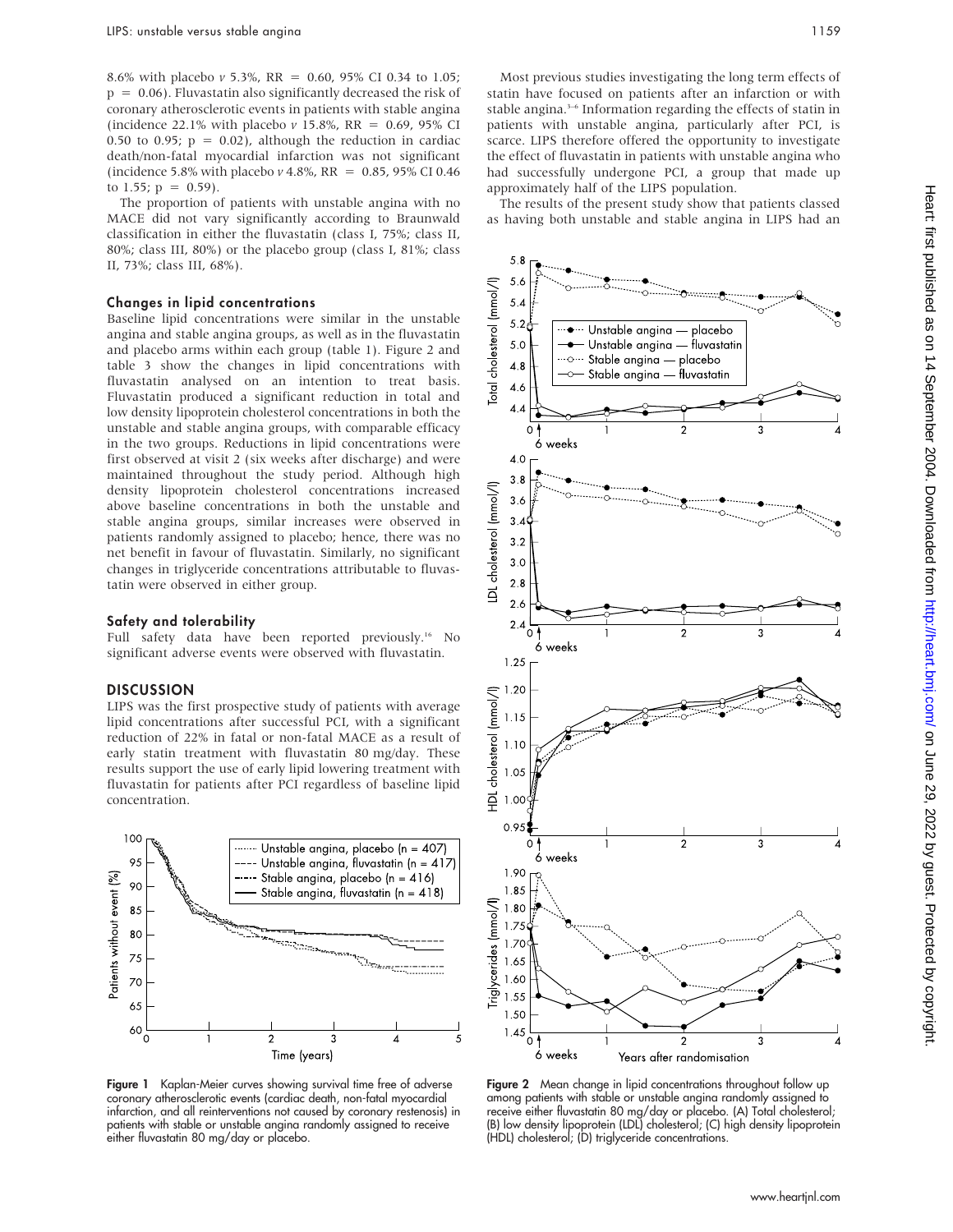Table 3 Differences in blood lipid concentrations between fluvastatin and placebo treatment groups at the end of the study

|                   | Unstable angina           |                         |                           |                         | Stable angina             |                         |                           |                         |
|-------------------|---------------------------|-------------------------|---------------------------|-------------------------|---------------------------|-------------------------|---------------------------|-------------------------|
|                   | Fluvastatin $(n = 417)$   |                         | Placebo $(n = 407)$       |                         | Fluvastatin $(n = 418)$   |                         | Placebo $(n = 416)$       |                         |
|                   | Concentration<br>(mmol/ ) | Change from<br>baseline | Concentration<br>(mmol/l) | Change from<br>baseline | Concentration<br>(mmol/l) | Change from<br>baseline | Concentration<br>(mmol/l) | Change from<br>baseline |
| Total cholesterol | $-0.65$                   | $-12.6%$                | 0.10                      | 1.9%                    | $-0.62$                   | $-11.9%$                | 0.03                      | 0.6%                    |
| LDL cholesterol   | $-0.79$                   | $-23.0%$                | $-0.04$                   | $-1.2%$                 | $-0.76$                   | $-22.4%$                | $-0.09$                   | $-2.6%$                 |
| HDL cholesterol   | 0.21                      | 22.1%                   | 0.22                      | 23.2%                   | 0.17                      | 17.0%                   | 0.21                      | 21.4%                   |
| Triglycerides     | $-0.15$                   | $-8.6%$                 | $-0.15$                   | $-8.6%$                 | $-0.11$                   | $-6.3%$                 | $-0.17$                   | $-9.9%$                 |

impaired long term prognosis, with up to one quarter to one third of patients experiencing one or more MACE within four years of PCI. These findings emphasise the importance of additional treatment after successful revascularisation. Importantly, fluvastatin treatment was of clear benefit both for patients with stable angina and for patients with unstable angina and was associated with clinically relevant reductions in the incidence of coronary atherosclerotic events in both patient groups. The benefits of fluvastatin treatment in reducing the incidence of MACE and prolonging the time to first MACE were significant in patients with unstable angina. A treatment-status interaction analysis showed no significant difference in the effects of fluvastatin between patients with unstable angina and patients with stable angina.

There was also no significant difference in outcome between patients with stable angina and those with unstable angina in the placebo group. This is somewhat surprising but may be a result of the successful PCI that took place before randomisation, which not only treats the obstructive lesion but also stabilises any initially unstable culprit plaque.

Previous studies have shown that, after successful coronary angioplasty, patients with unstable angina have a higher event rate than do patients with stable angina. This has generally been attributed to a higher repeat revascularisation rate.<sup>21</sup> In contrast, LIPS showed that unstable and stable angina had comparable long term outcomes after successful revascularisation. There are several possible reasons for the difference. Firstly, this difference may reflect the more widespread use of coronary stent, a technique that has been proved to reduce restenosis<sup>25</sup> in LIPS. Secondly, the inherited bias of recruiting solely patients with unstable angina who have undergone successful angioplasty could have effaced the risk imposed by the disease entity. Thirdly, the administration of new adjunctive medications such as glycoprotein IIb/IIIa inhibitors for unstable angina may also have contributed to lowering the risk of this patient group.

For patients with unstable coronary syndrome, early initiation of statin before hospital discharge has been independently associated with a reduction in MACE in the short term,<sup>26–28</sup> as well as over long term follow up.<sup>29</sup> However, successful revascularisation was not an inclusion criterion in these studies. It has also been reported that early initiation of statin for patients with unstable angina undergoing stent implantation is associated with an improvement in six month outcomes.30 Long term event rates, however, were not reported. Given the positive effects of fluvastatin on long term outcomes in both patients with unstable angina and those with stable angina in our analysis, extrapolation of previous findings to all patients with coronary artery disease who have undergone a first successful PCI seems reasonable.

The beneficial effects of statin among patients with unstable angina may be attributed to its effect on vulnerable plaques, as vulnerable plaque rupture is the major triggering event for unstable coronary disease. Experimental data suggest that statin, in addition to its lipid lowering effects,

may stabilise vulnerable plaques by converting lipid rich plaques (which are at high risk of rupture) into more stable fibrotic plaques.<sup>31</sup>

# Study limitations

Because the number of patients with silent ischaemia was small, this group was included in the stable angina group for analysis. Patients with previous PCI or coronary bypass surgery were excluded; hence, the conclusions of the present study cannot be extrapolated to these patients. As this study is an analysis of a subgroup, albeit prespecified, it suffers from inherent limitations, such as the lack of sufficient power, because of the limited number of patients in each subgroup.

# Conclusions

The results of the present study provide evidence for the long term benefits of fluvastatin treatment initiated at hospital discharge for all patients with angina after successful PCI. It is worth noting that evidence from previous studies has shown that early initiation of lipid lowering treatment before hospital discharge also improves compliance.<sup>32</sup> On the basis of these findings, we suggest that early lipid lowering treatment should be initiated for all patients after PCI, regardless of baseline lipid concentrations and clinical presentation.

# ACKNOWLEDGEMENTS

This study was supported by a grant from Novartis Pharma AG. Novartis provided the fluvastatin and matched placebo used in the present study.

#### Authors' affiliations .....................

C H Lee, P de Feyter, P W Serruys, F Saia, P A Lemos, Erasmus Medical Centre, Thoraxcentre, Rotterdam, the Netherlands

- D Goedhart, Cardialysis BV, Rotterdam, the Netherlands
- P R Soares, Heart Institute (InCor) of Sao Paulo University Medical School, Sao Paulo, Brazil
- V A W M Umans, Medical Centre Alkmaar, the Netherlands

M Ciccone, Dipartimento di Metodologia Clinica e Tecnologie Medico-Chirurgiche, University of Bari, Bari, Italy

M Cortellaro, Istituto Policlinico S Donato, San Donato Milanese, Italy

# **REFERENCES**

- Drouet L. Atherothrombosis as a systemic disease. Cerebrovasc Dis 2002;13(suppl 1):1–6.
- 2 Falk E. Multiple culprits in acute coronary syndromes: systemic disease calling
- for systemic treatment. *Ital Heart J* 2000;1:835–8.<br>3 **Sacks FM**, Peffer MA, Moye LA, for the Cholesterol and Recurrent Events Trial Investigators, *et al.* The effect of pravastatin on coronary events after impocardial i 1996;335:1001–9.
- 4 Anon. Prevention of cardiovascular events and death with pravastatin in patients with coronary heart disease and a broad range of initial cholesterol<br>levels. The long-term intervention with pravastatin in ischaemic disease (LIPID)<br>study group. N Engl J Med 1998;339:1349–57.<br>5 **Anon**. Long-term
-